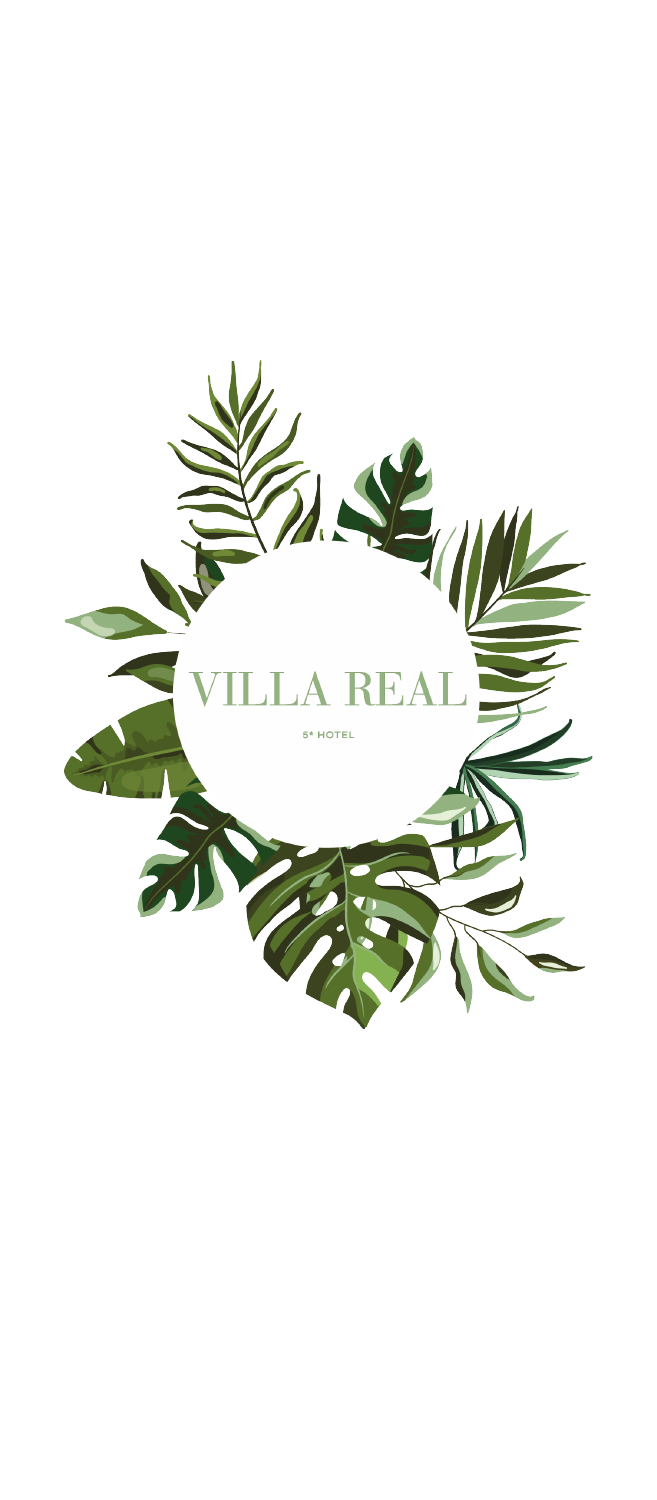# BLANCOS

EAST 47

WHITE WINES

|                                           |       | COPA BOTELLA |
|-------------------------------------------|-------|--------------|
| KATHERINE SIERRA, D.O. RUEDA              | $5 -$ | 23           |
| LA CHARLA VERDEJO, D.O. RUEDA             |       | 5 22         |
| RAIMAT CHARDONNAY, D.O. COSTERS DEL SEGRE | .5.   | - 23         |
| LEIRAS, D.O. ALBARIÑO                     | 6.    | クら           |

EAST 47

### ROSADOS

 $-$  rose wines  $-$ 

VIÑAS ANNA ROSADO, D.O. CATALUNYA

24 COPA BOTELLA 5

EAST 47

### TINTOS

- RED WINES  $-$ 

|                                      |    | COPA BOTELLA |
|--------------------------------------|----|--------------|
| AZPILICUETA CRIANZA, D.O. CA. RIOJA  | 5. | 24           |
| TOBELOS CRIANZA, D.O. CA, RIOJA      | 6. | 25.          |
| LEGARIS ROBLE, D.O. RIBERA DEL DUERO | 5. | 25.          |
| SCALA DEL PRIOR, D.O. PRIORAT        | 7  | 32           |
| CHOTIS, D.O. MADRID                  | 5. | 25           |

EAST 47 CAVA & CHAMPAGNE cava &

champagne

PRIMA VIDES DE CODORNIU, D.O. CAVA TAITTINGER BRUT RESERVE, A.O.C. CHAMPAGNE ANNA DE CODORNIU RVA, D.O. CAVA TAITTINGER PRESTIGE ROSE, A.O.C. CHAMPAGNE 22 75 24 80 COPA BOTELLA 5,5 12 6 14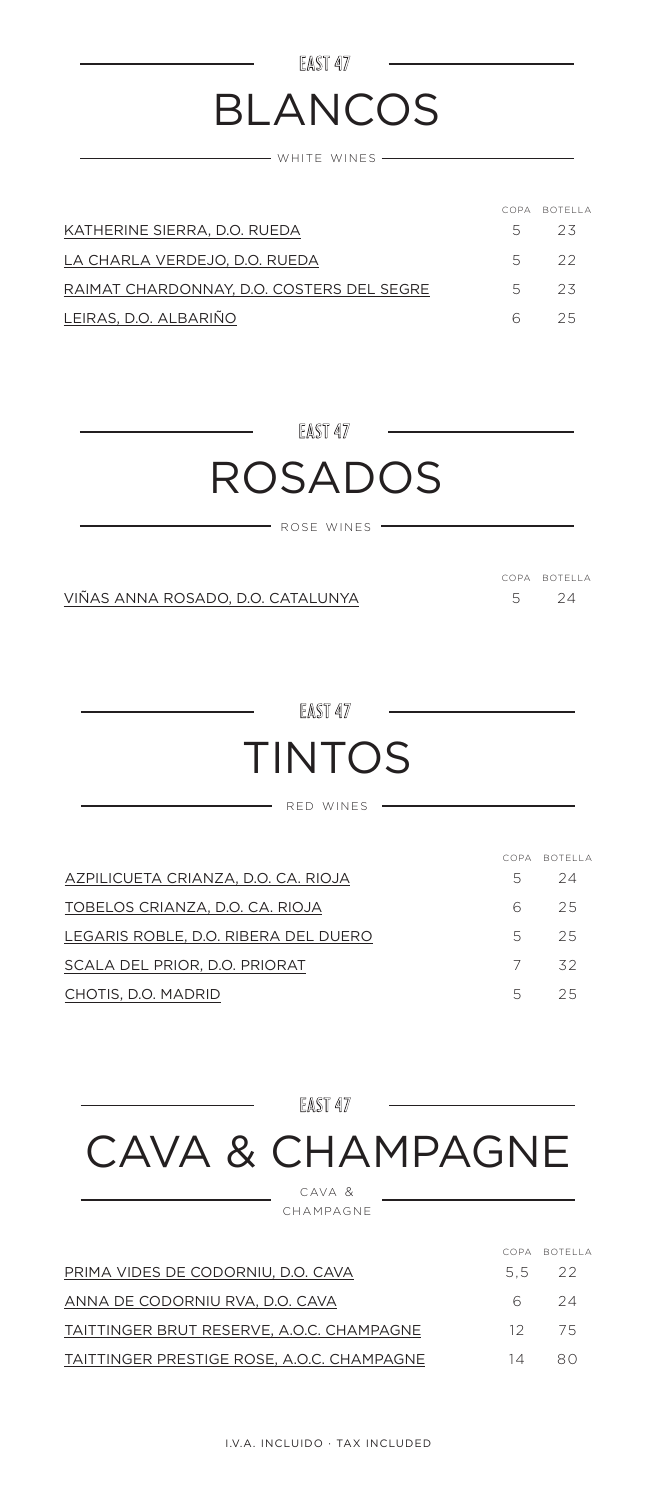#### $EAST 47$ OTRAS BEBIDAS

OTHER DRINKS

| REFRESCOS   SOFT DRINKS                | 4              |
|----------------------------------------|----------------|
| ZUMOS NATURALES   NATURAL JUICES       | 6              |
| ZUMOS EMBOTELLADOS   OTHER JUICES      | 3.6            |
| AGUA & GAS   WATER & SPARKLING         | $\overline{4}$ |
| AGUA & GAS 1/2   WATER & SPARKLING 1/2 | 3.6            |
| CAFÉ   COFFEE                          | $\overline{4}$ |
| CAFÉ ESPECIAL   SPECIAL COFFEE         | 5              |
| TE   TEA                               | 4,5            |
| CERVEZA   BEER                         | 4.5            |
| SANGRIA   SANGRIA                      | 7              |
| TINTO DE VERANO   TINTO DE VERANO      | 5.5            |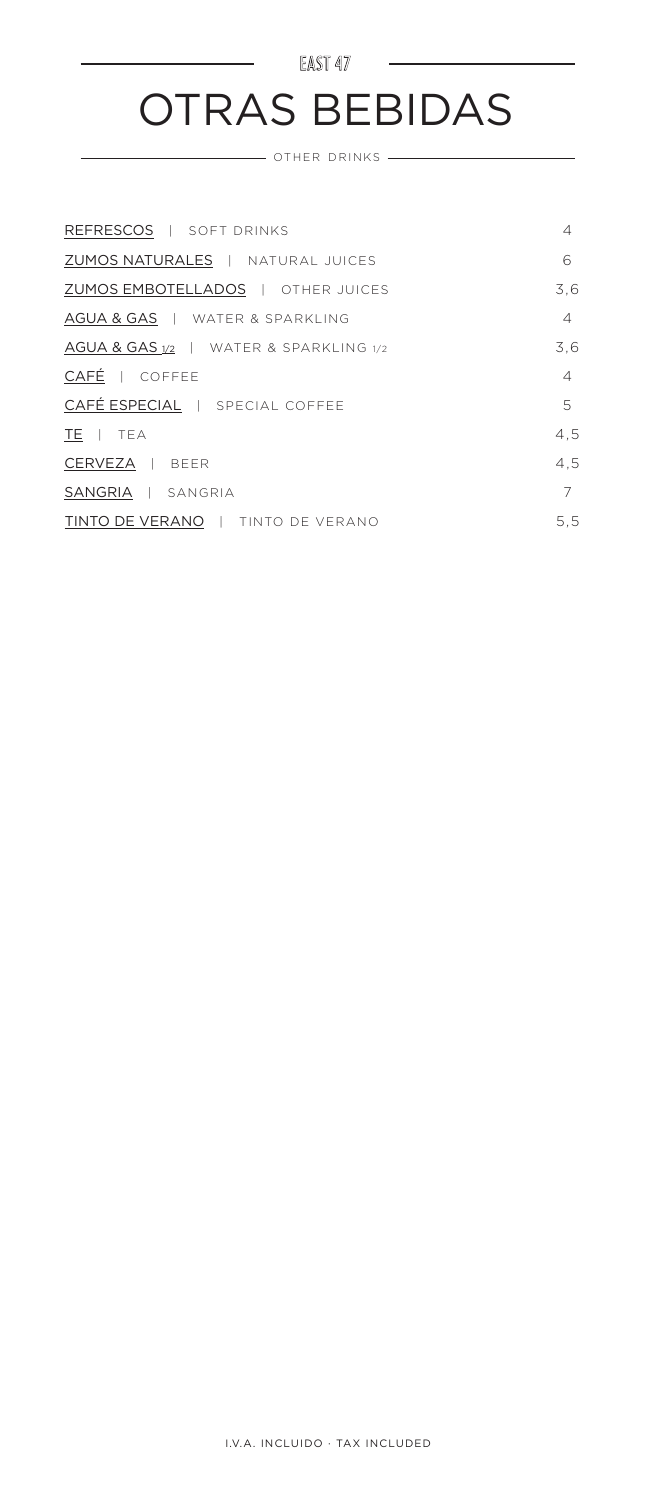| EAST <sub>47</sub>                                                                                                                                 |            |
|----------------------------------------------------------------------------------------------------------------------------------------------------|------------|
| <b>TAPAS</b>                                                                                                                                       |            |
| <b>TAPAS</b>                                                                                                                                       |            |
| CROQUETAS DE JAMÓN IBÉRICO<br><b>IBERIAN HAM CROQUETTES</b>                                                                                        | $2,5/\nu.$ |
| CROQUETA DE QUESO AZUL STILTON Y GOUDA AÑEJO 2,5/v.<br>GOUDA AND STILTON CHEESE CROQUETTE                                                          |            |
| PATATAS BRAVAS TRES SALSAS<br>THREE SAUCES 'BRAVAS' POTATOES                                                                                       | 10         |
| LAS VIRUTAS DE FOIE DEL EAST 47<br>FAST 47 FOIF GRAS SHAVINGS                                                                                      | 18         |
| SALMOREJO CON SU GUARNICIÓN<br>TRADITIONAL SPANISH 'SALMOREJO' WITH ITS GARNISH                                                                    | 12         |
| AJO BLANCO CON HELADO DE PEDRO XIMENEZ<br>COLD CREAM SOUP 'AJO BLANCO' WITH PEDRO XIMENEZ<br>WINE ICE CREAM                                        | 12         |
| TORTILLA ESPAÑOLA DE LA CASA CON CEBOLLA<br>HOMEMADE SPANISH OMELETTE WITH ONION                                                                   | 12         |
| DE LOS TOMATES EL MEJOR, UN GRAN TROZO<br>TOMATO STEAK WITH AVOCADO, MANGO AND BLACK<br>OLIVE SAUCE                                                | 12         |
| ENSALADILLA RUSA CON VENTRESCA DE ATÚN<br>OLIVIER SALAD WITH TUNA BELLY                                                                            | 12         |
| ENSALADA CON MANZANA, AGUACATE Y VINAGRETA<br>DE MOSTAZA Y MIEL<br>SPROUT SALAD WITH APPLE, AVOCADO AND MUSTARD AND HONEY<br><b>VINAIGRETTE</b>    | 14         |
| ENSALADA DE 8 HOJAS CON VINAGRETA DE<br>ALBAHACA<br>8 GREENS SALAD WITH BASIL DRESSING                                                             | 11         |
| TARTAR DE SOLOMILLO CON PATATAS Y TOSTAS<br>BEEF TENDERLOIN TARTAR WITH FRENCH FRIES AND TOASTS                                                    | 23         |
| BURRATA CON ESCALIBADA Y ACEITUNAS NEGRAS<br>BURRATA CHEESE WITH ROASTED VEGETABLES AND BLACK OLIVES                                               | 14         |
| TIRADITO DE LUBINA CON SALSA DE AJI AMARILLO Y<br><b>YUCA CRUJIENTE</b><br>PERUVIAN SEABASS 'TIRADITO' WITH YELLOW PEPPER SAUCE AND<br>CRISPY YUCA | 22         |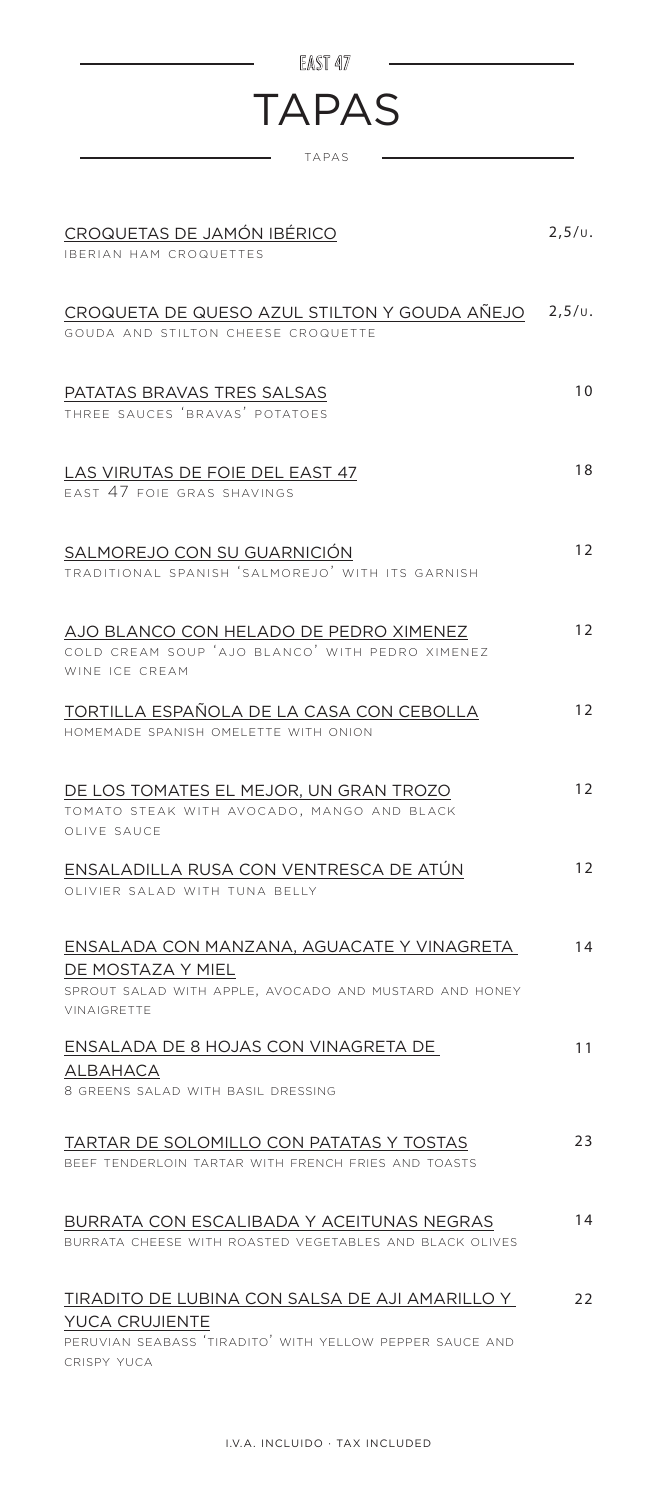| SURTIDO DE QUESOS CON TOSTAS                                                                                        | 18 |
|---------------------------------------------------------------------------------------------------------------------|----|
| CHEESE PLATTER WITH TOASTS                                                                                          |    |
| JAMÓN IBÉRICO DE BELLOTA CON COLINES DE CRISTAL<br>IBERIAN ACORN HAM WITH BREADSTICK                                | 25 |
| BUÑUELOS DE BACALAO CON MIEL Y LIMÓN<br>COD FRITTERS WITH HONEY AND LEMON                                           | 15 |
| PULPO A LA GALLEGA CON PARMENTIER<br>OCTOPUS 'GALICIAN STYLE' WITH PARMENTIER                                       | 20 |
| BOCADITOS DE CALAMARES FRITOS EN TEMPURA<br>TEMPURA FRIED SQUID BITES                                               | 12 |
| HAMBURGUESA DE VACUNO CON PAN DE MOLLETE<br>BEEE BURGER WITH 'MUEEIN' BREAD                                         | 15 |
| RISOTTO DE VERDURAS Y SETAS DE TEMPORADA<br>VEGETABLES AND SEASONAL MUSHROOMS RISOTTO                               | 18 |
| ARROZ CREMOSO NEGRO CON SEPIA, CALAMARES Y<br>ALI-OLI<br>BLACK CREAMY RICE WITH CUTTLEFISH, SQUID AND ALI-OLI SAUCE | 19 |
| COCHINILLO CRUJIENTE CON PATATAS REVOLCONAS<br>CRISPY SUCKLING PIG WITH 'REVOLCONAS' POTATOES                       | 14 |
| SOLOMILLO SALTEADO AL AJILLO CON PADRONES<br>BEEF TENDERLOIN SAUTÉED WITH GARLIC AND 'PADRON' PEPPERS               | 18 |
| CANELÓN DE PATO Y MANZANAS GRATINADAS CON<br><b>FOIE</b><br>DUCK AND GRATIN APPLES CANNELLONI WITH FOIE             | 14 |
| PLUMA IBÉRICA AL AJILLO CON HUEVO Y PATATAS PAJA<br>IBERIAN PORK WITH EGG AND STRAW FRIES                           | 15 |
| RAVIOLIS DE CORDERO EN PASTA FILO CON SALSA<br><b>ROMESCO</b>                                                       | 14 |

LAMB RAVIOLIS WITH ROMESCO SAUCE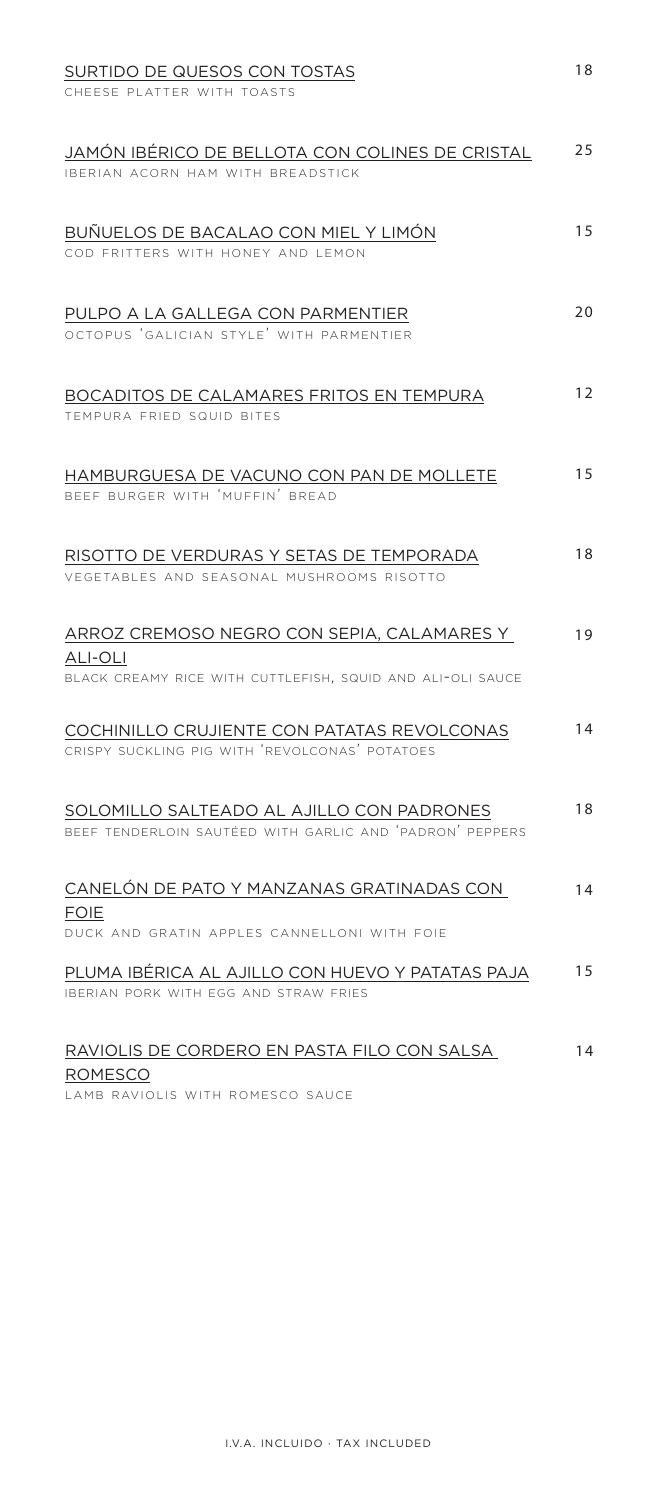#### EAST 47 -POSTRES

desserts

| COULANT DE CHOCOLATE CON HELADO DE VAINILLA<br>CHOCOLATE COULANT WITH VANILLA ICE CREAM          | 9 |
|--------------------------------------------------------------------------------------------------|---|
| BRIOCHELLE CARAMELIZADO CON HELADO DE FRESAS<br>CARAMELIZED BRIOCHELLE WITH STRAWBERRY ICE CREAM | 9 |
| TARTA DE QUESO CREMOSA CON DULCE DE LECHE<br>CREAMY CHEESECAKE WITH CARAMEL                      | 9 |
| CARPACCIO DE PIÑA CON HELADO DE ALBAHACA<br>PINFAPPLE CARPACCIO WITH BASIL ICRE CREAM            | 8 |

#### ÉSTE ESTABLECIMIENTO TIENE A DISPOSICIÓN DE LOS CLIENTES CON ALERGIAS O INTOLERANCIAS INFORMACIÓN ESPECÍFICA DE LOS PRODUCTOS QUE OFRECE. CONSULTE A NUESTRO PERSONAL.

WE KINDLY OFFER TO OUR CLIENTS WITH ANY POSSIBLE ALLERGIES OR INTOLERANCES, SPECIFIC INFORMATION ABOUT THESE PRODUCTS. PLEASE, ASK OUR STAFF.

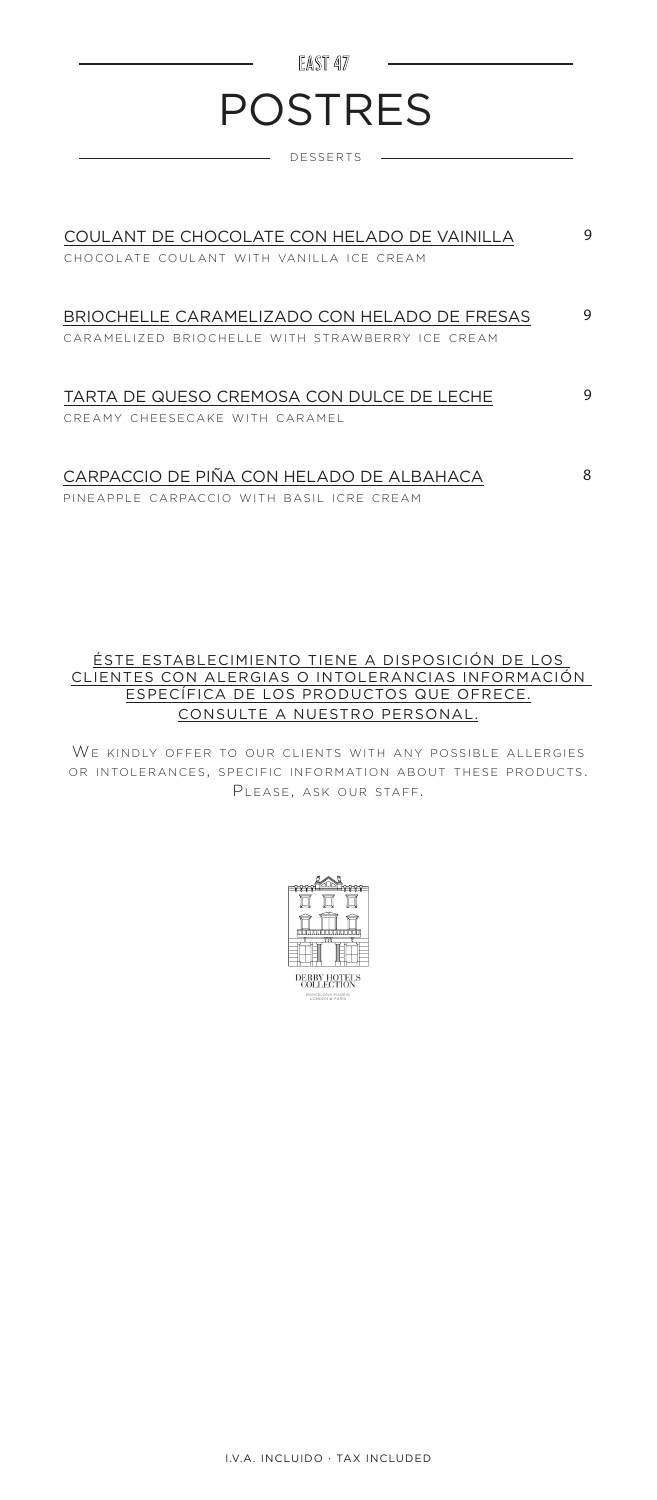### EAST 47 **CÓCTELES**

| - COCKTAILS                                                                                                                                                                                       |    |
|---------------------------------------------------------------------------------------------------------------------------------------------------------------------------------------------------|----|
| <b>GIN MOJI</b><br>GINEBRA + AZÚCAR MORENO + HIERBABUENA + LIMA + TÓNICA<br>GIN + BROWN SUGAR + PEPPERMINT + LIME + TONIC                                                                         | 12 |
| SMOKED WISKY SOUR<br>BOURBON + ZUMO DE LIMA + SIROPE AHUMADO<br>BOURBON + LIME JUICE + SMOKED SYRUP                                                                                               | 12 |
| RHYTHM AND BLUE<br>GINEBRA + CURAÇÃO + SIROPE DE AZÚCAR + ZUMO DE<br>NARANJA + KIWI<br>GIN + CURAÇÃO + SUGAR SYRUP + ORANGE JUICE + KIWI                                                          | 12 |
| DRY SKY<br>GINEBRA + CURACAO + ZUMO DE LIMÓN + SIROPE DE<br><b>HORCHATA</b><br>GIN + CURACAO + LEMON JUICE + ORGEAT SYRUP                                                                         | 12 |
| SUNSET<br>APEROL + VODKA MANDARINA + ZUMO DE NARANJA + ZUMO DE<br>LIMÓN + ANGOSTURA<br>APEROL + VODKA MANDRIN + ORANGE JUICE + LEMON JUICE + ANGOSTURA                                            | 12 |
| CAIPIRINHA DE MELÓN<br>CACHACA + MIDORI + AZÚCAR BLANCO + MELÓN + LIMA<br>CACHACA + MIDORI + WHITE SUGAR + MELON + LIME                                                                           | 12 |
| <b>MOJITOS DE FRUTAS NATURALES</b><br>RON + HIERBABUENA + AZÚCAR MORENO + FRUTA NATURAL<br>+ SPRITE<br>RUM + PEPPERMINT + BROWN SUGAR + NATURAL FRUIT + SPRITE                                    | 12 |
| NEGRONI<br>GINEBRA + CAMPARI + VERMUT ROJO<br>GIN + CAMPARI + RED VERMOUTH                                                                                                                        | 12 |
| <b>BLOODY MARY</b><br>VODKA + ZUMO DE TOMATE + TABASCO + SALSA PERRINS + SAL<br>+ PIMIFNTA                                                                                                        | 12 |
| VODKA + TOMATO JUICE + TABASCO + PERRINS SAUCE + SALT + PEPPER<br><b>COSMOPOLITAN</b><br>VODKA + COINTREAU + ZUMO DE LIMA + ZUMO DE ARÁNDANOS<br>VODKA + COINTREAU + LIME JUICE + CRANBERRY JUICE | 12 |

EAST 47

# 0,0

0,0

| APPLE PIE<br>ZUMO DE MANZANA + SIROPE DE CANELA + NATA + AZÚCAR<br>MORENO<br>ORANJE JUICE + CINNAMON SYRUP + CREAM + BROWN SUGAR                        | 10       |
|---------------------------------------------------------------------------------------------------------------------------------------------------------|----------|
| <b>SHIRLEY TEMPLE</b><br>ZUMO DE NARANJA + SPRITE + GRANADINA<br>ORANGE JUICE + SPRITE + GRENADINE                                                      | $1 \cap$ |
| FRESA COLADA<br>SIROPE DE COCO + SIROPE DE ERESA + NATA + ERESAS<br>COCONUT SYRUP + STRAWBERRY SYRUP + CREAM + STRAWBERRIES                             | 10       |
| VIRGIN MOJI<br>HIFRBABUFNA + AZÚCAR MORFNO + FRUTAS NATURALES<br>+ SPRITE<br>PEPPERMINT + BROWN SUGAR + NATURAL ERUITS + SPRITE                         | 10       |
| <b>SAN FRANCISCO</b><br>ZUMO DE PIÑA + ZUMO DE NARANJA + ZUMO DE MELOCOTÓN<br>$+$ GRANADINA<br>PINFAPPLE JUICE + ORANGE JUICE + PEACH JUICE + GRENADINE | 10       |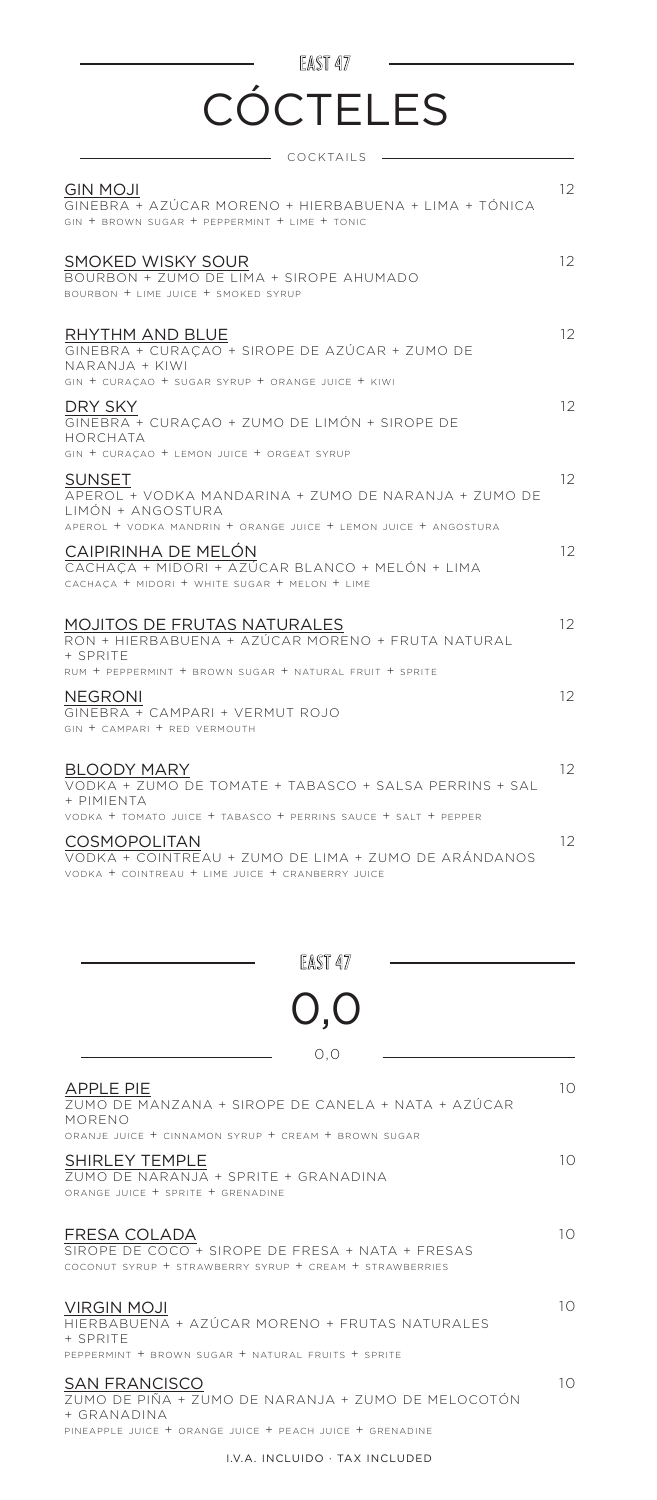#### EAST 47

L

# RON

RUM

| <b>BARCELO</b><br>BRUGAL<br><b>MATUSALEN</b><br>PAMPFRO<br>CACIQUE           | 10 |
|------------------------------------------------------------------------------|----|
| <b>BRUGAL 1888</b><br>CACIQUE 500<br>BARCELÓ IMPERIAL<br>PAMPERO ANIVERSARIO | 13 |
| SANTA TERESA 1796<br>BRUGAL EXTRAVIEJO                                       | 16 |
| 7ACAPA 25                                                                    | 24 |

EAST 47

L.

## GINEBRA

GIN

| <b>TANQUERAY</b><br><b>BEEFEATER</b><br><b>BOMBAY</b><br>GORDONS                                                                    | 10 |
|-------------------------------------------------------------------------------------------------------------------------------------|----|
| <b>LARIOS 12</b><br>PUERTO DE INDIAS<br>SFAGRAMS<br><b>TANQUERAY TEN</b><br><b>BOMBAY SAPPHIRE</b>                                  | 12 |
| <b>BROCKMAS</b><br><b>BULLDOG</b><br>CITADELLE<br><b>HENDRICKS</b><br>THE LONDON 1<br>MARTIN MILLER<br>MOMBASA<br><b>LONDON Nº3</b> | 15 |
| <b>GIN MARE</b><br><b>GIVE FLORASION</b><br><b>GIVE NOVAUSION</b><br>MONKET 47<br>GIN 9<br>GIN 209                                  | 16 |

EAST 47



VODKA

ABSOLUT  $\subset$  $\mathsf{M}$ RASPBERRI

BELVEDERE GREY G GREY GOOSE C 13

10